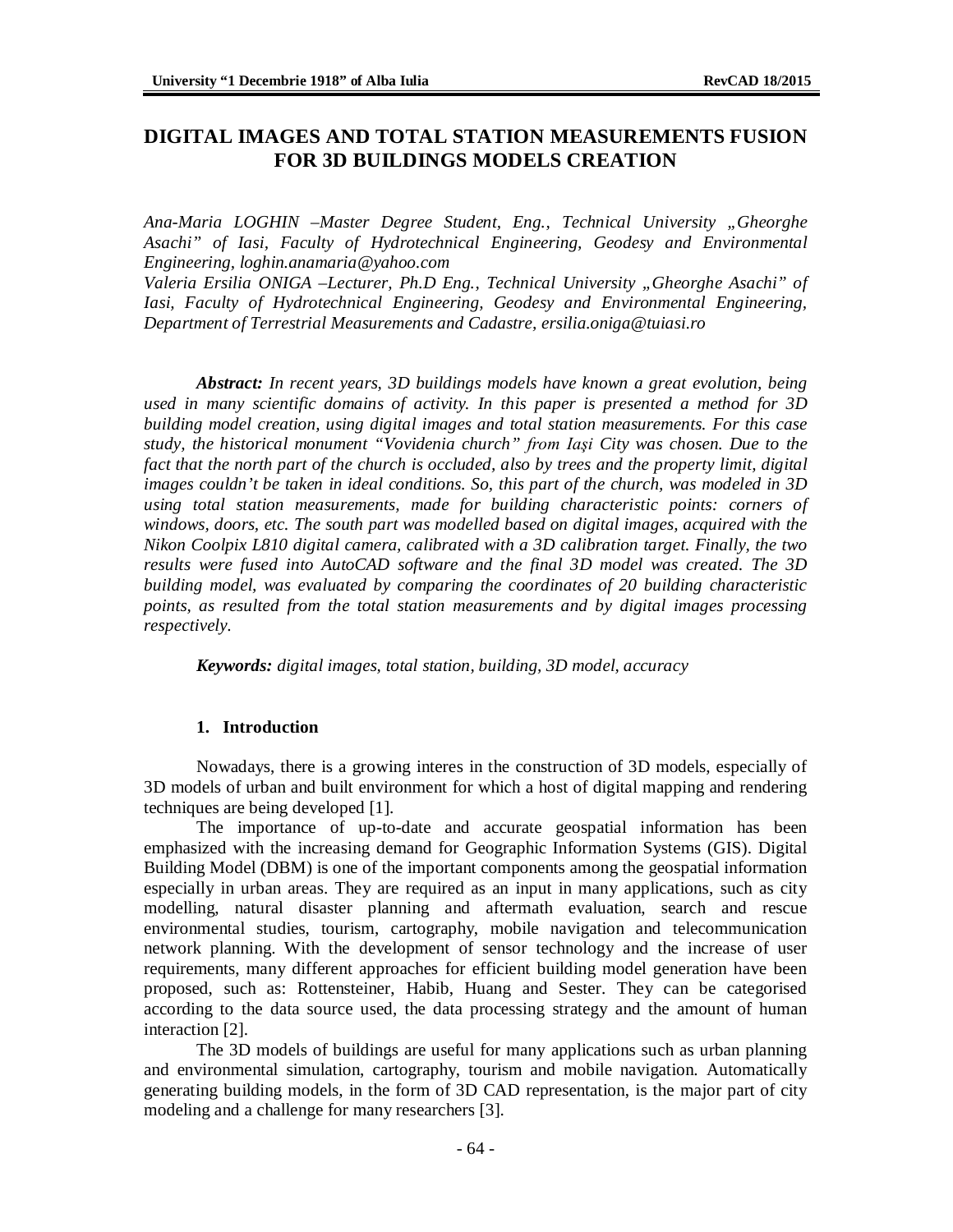The geometric resolution represents an important feature data, which determine the level of detail for the creation of the final 3D digital buildings models. Depending on the needs and the geometric resolution of the data used, the same building can be represented at different levels of detail. There are 5 levels of detail (LOD) for reconstruction and 3D visualization of buildings: the coarsest level LOD0 is essentially a two and a half dimensional digital terrain model (DTM); LOD1 is the well-known blocks model, without any roof structures; LOD2 has distinctive roof structures and larger building installations like balconies and stairs; LOD3 denotes architectural models with detailed wall and roof structures, doors, windows and bays; LOD4 completes a LOD3 model by adding interior structures like rooms, stairs, and furniture [4].

In order to increase the accuracy of the 3D models, there are proposed three additional levels of detail: LOD2A - visualization of general buildings façades; LOD2B - visualization of bicolour buildings with roofs structures; LOD2C - visualization of bicolour buildings with roofs super-structures [5].

In order to create digital 3D buildings models, information data source needs to be collected. There are different types of used data, like: optical data (monoscopy, stereoscopy, multiscopy), Terrestrial Laser Scanner data (TLS), Airborne Laser Scanner data (ALS) and terrestrial surveying data.

In this paper is presented a method for 3D building model creation, using digital images and total station measurements. In order to obtain the 3D digital model of the historical monument "Vovidenia" church from Iaşi City, a fusion of the two different data information was performed. The north part of the church couldn't be photographed in ideal conditions, because of the property limit and areas occluded by trees. That's why, images were substituted with classical total station measurements.

The principal purpose of this article is to determine what degree of confidence and in what conditions, the two different information data fusion can be used to reconstruct a building in 3D.

# **2. Presentation of the Study Area, Materials and Equipment**

# **2.1. Presentation of the Study Area**

The "Vovidenia" church located in Iaşi City (Romania), Vovideniei Street no. 11, is included in the historical and architectural patrimony of the town. It was build in the XVII century, having a stone masonry, with an architectural regular shape of cross.

The orthodox church has its dedication day "The Entry of the Most Holy Mother of God into the Temple", celebrated on 21 november every year.



Fig. 1. The study building - "Vovidenia church" - perspective view of the south façade (a) south-west view and (b) south view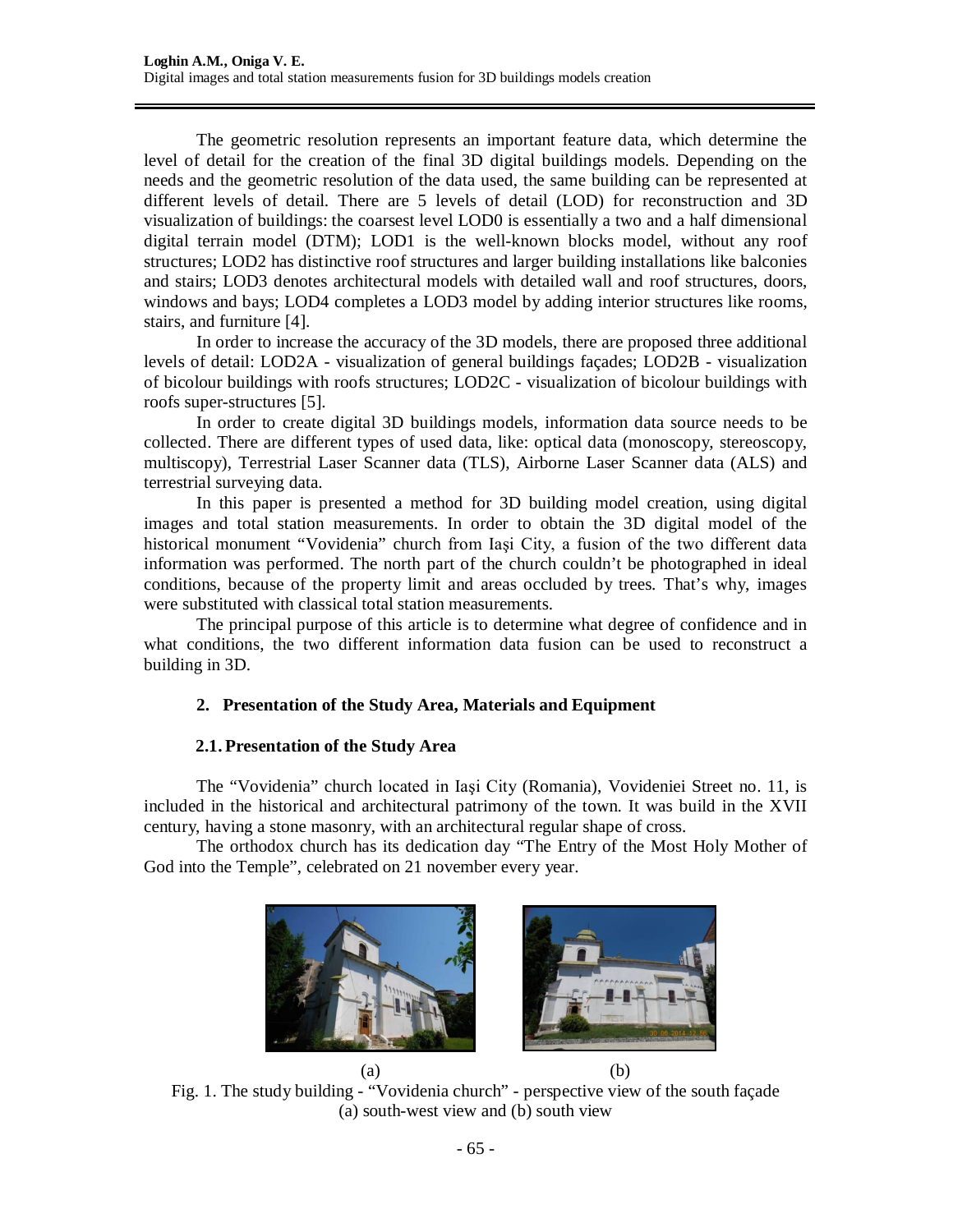#### **2.2. Materials and Equipment**

The images were acquired with a Nikon Coolpix L810 digital photo bridge camera (16.1 Mega pixel), equipped with a 6,26 mm by 4,69 mm image sensor (Fig. 2a). In this paper, the digital images with the greatest resolution of 4608 x 3456 pixels and a 1,359 μm in pixel size, taken with the minimum focal length, were used,.

The camera calibration was made with a 3D calibration grid, a target consisting in a number of 42 points, 36 placed in the corners of 9 wood cubes and 6 placed at the middle of the distance between them, with different heights. These 42 control points have 18 mm in diameter and consist of metal parts manufactured by means of a lathe (Fig. 2b). This grid was attached to a room wall.

In order to place the 3D calibration grid target in the world coordinate system a coordinate measuring machine (CMM) was used. This device is produced by Aberlink , with an uncertainty within the working space of 2 μm (Fig. 2c).



Fig. 2. (a) Nikon Coolpix L810 digital photo camera, (b) 3D calibration grid, (c) coordinate measuring machine (CMM)

On the other hand, the north part of the church, was modeled in 3D using traditional surveying. For this purpose, the Leica TCR 407 total station and a GNSS South S82V receiver were used.

#### **2.3. Data processing**

In order to determine the coordinates of 3D calibration grid control points, Lisa software was used. This is a digital photogrammetric program created by Dr.-Ing. Wilfried Linder, Bad Pyrmont – Hagen from Germany and its main functions are: import and orientation of the images, image co-ordinate measurement for aerial triangulation (ATM; manual or automatic), aerial triangulation, measurement of terrain co-ordinates (mono- or stereoscopic, with / without connected DTM), automatic derivation of surface models, creation of ortho images and mosaics.

The calibration process was made using a Matlab programme. This is a high performance language for technical computing, developed by MathWorks, which allows matrix manipulations, plotting of functions and data, implementation of algorithms, creation of user interfaces, and interfacing with programs written in other languages, including  $C$ , C++, Java, Fortran and Python.

The south part of the 3D digital model was created with the PhotoModeler Scanner 6 software, developed by Eos Systems Inc. Company from Vancouver, Canada. The software creates accurate 3D models (consisting of Points, Lines, Curves, Edges, Cylinders, Surfaces, and Shapes), and accurate 3D measurements from photographs taken with most standard cameras (either digital or film). The 3D models can be created and exported with photographic textures extracted from the original photographs.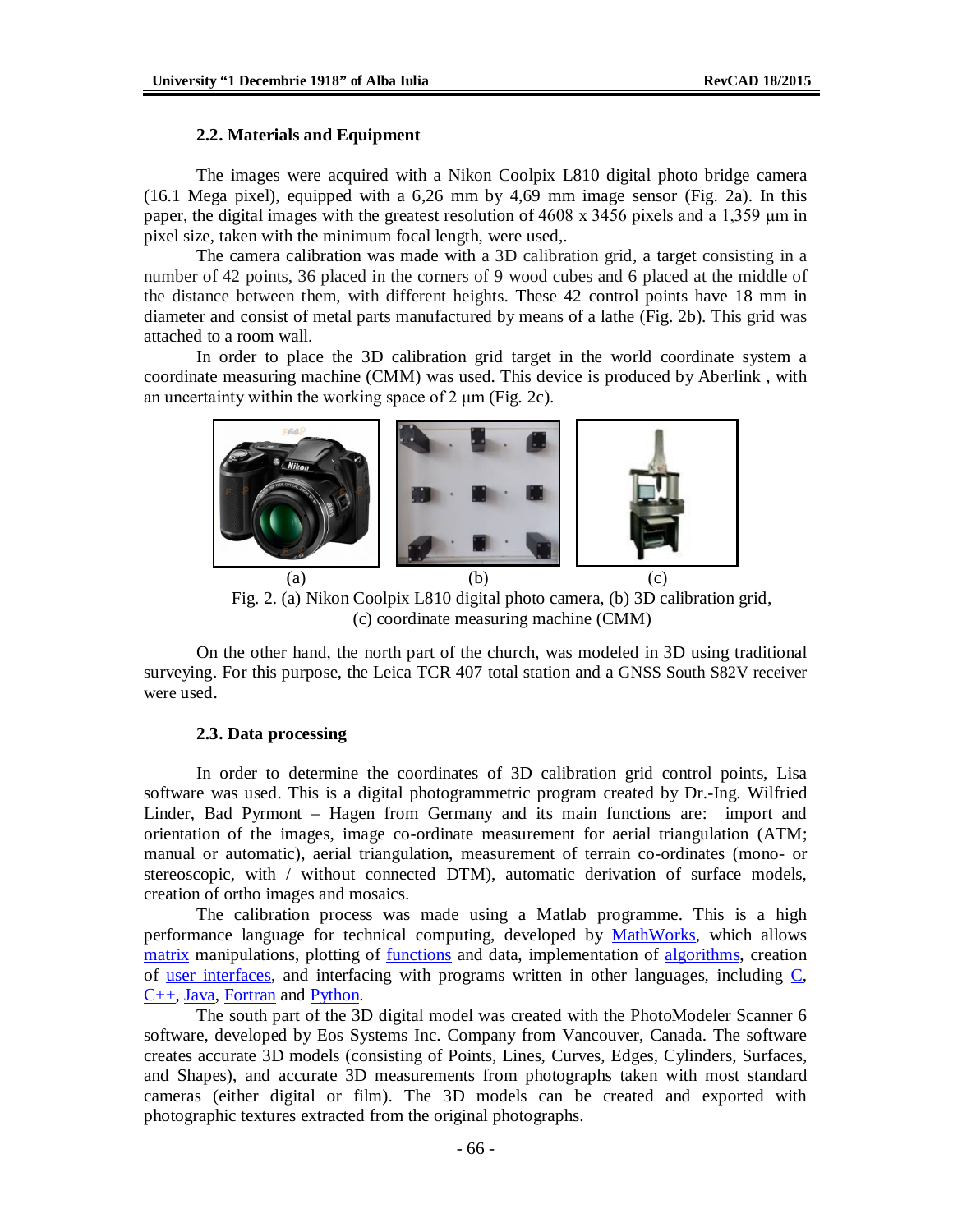The north part of the church was modeled in 3D using total station measurements, made for the building characteristic points, which were inserted into AutoCAD software.

The final 3D digital model of the "Vovidenia" church from Iasi was created through the fusion of the two results into AutoCAD 3D software, which is a commercial software application for 2D and 3D computer-aided design (CAD) and drafting, developed by the American multinational software corporation Autodesk, Inc. AutoCAD, used across a wide range of industries, like: architecture, project management, engineering, design.

### **3. Results and discussion 3.1. The calibration process**

Camera calibration is a fundamental process in photogrammetric measurement, used to determine the intrinsic parameters of the camera, like: the focal length, the image coordinates of the principal point, the radial and tangential distortion coefficients.

In this paper, the calibration process uses the Heikkilä and Silven's method to determine the parameters of the non-metric digital camera Nikon L810. This technique first extracts initial estimates of the camera parameters using a closed-form solution and then a nonlinear least-squares estimation is applied to define the interior orientation and compute the distortion parameters. The model uses two coefficients for both radial and decentering distortion, and the method works with single or multiple images, with a 2D or 3D targets [6].

For the calibration process using the 3D calibration target [7], the first step was to take a single photo of the 3D target, at the distance of 1 meter, in a normal position of the camera, using the minimum focal length (Fig. 3).



Fig. 3. Image observation of the 3D target, using the Nikon Coolpix L810 digital camera

In the calibration process a Matlab program was used, which includes more functions and generates several figures and histograms, as they are shown in Fig.4. It is based on the algorithm developed by Heikkila and Silven which includes a new adjustement procedure for the circular control points and a recursive method for distorsion [8].



Fig.4. Camera calibration algorithm - (a) The control point positions in the world coordinate system relative to image system, (b) Differences between distorted and real coordinates for 1000 randomly distributed points, (c) Vertical and horizontal accuracy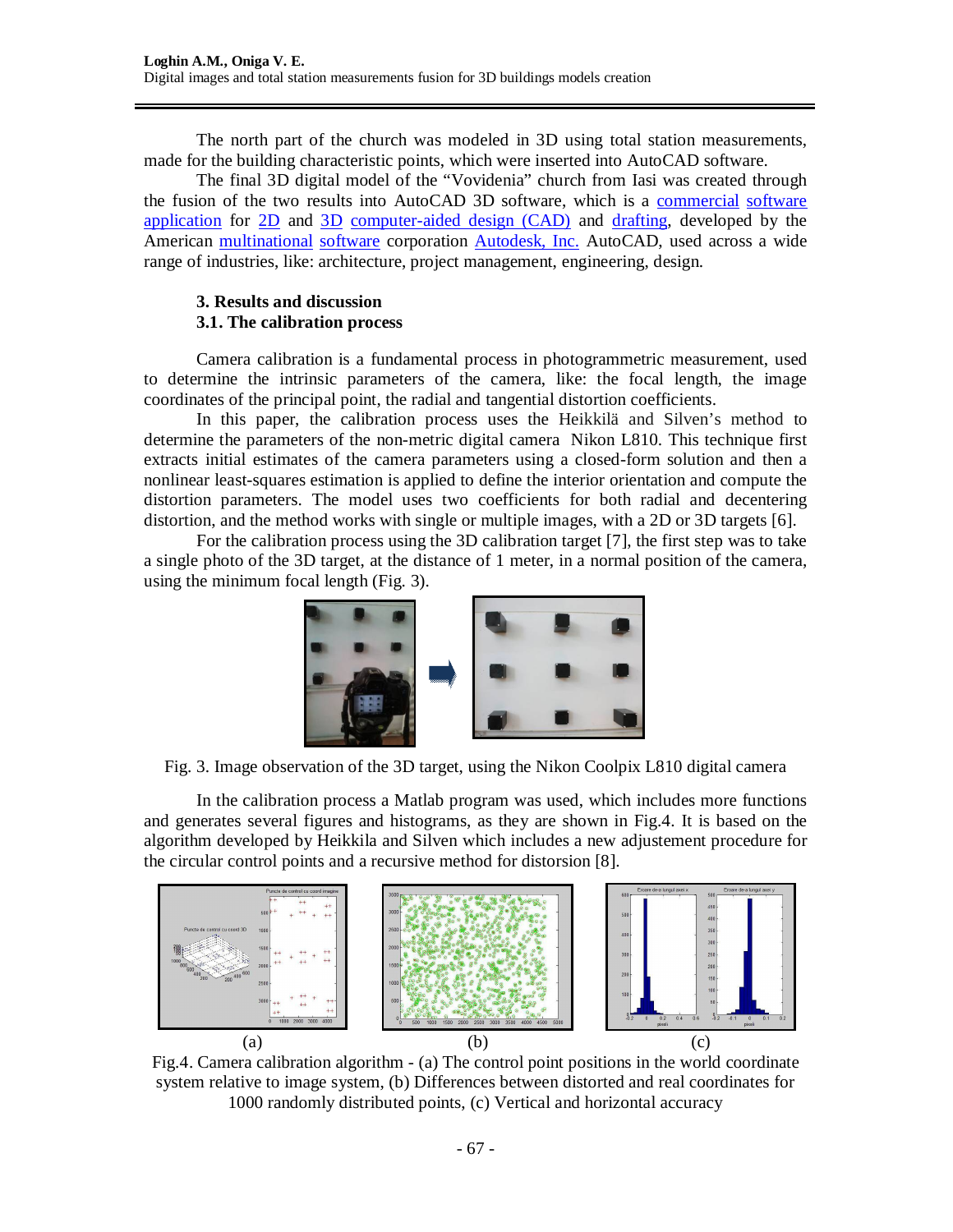This Matlab program computes the intrinsic parameters of the Nikon Coolpix digital camera, as they are presented in Table 1.

| Focal      |        | u٥       | V٥       |    |    |                                                                                | P2                      |
|------------|--------|----------|----------|----|----|--------------------------------------------------------------------------------|-------------------------|
| length     | mm     | [pixeli] | [pixeli] | mm | mm | mm                                                                             | mm                      |
| $t = 4$ mm | 4.0958 | 2345,857 |          |    |    | $1751,1437,2721 \cdot 10^{-4}$ $-3,3710 \cdot 10^{-5}$ $-1,2215 \cdot 10^{-3}$ | $-2,5316 \cdot 10^{-4}$ |

Table 1 - The Nikon Coolpix L810 digital camera intrinsic parameters

#### **3.2. The 3D model generation of the historical monument "Vovidenia church"**

The first step in the generation of the 3D building model, is the digital non-metric images acquisition of the historical monument "Vovidenia church" building facades. The photos are taken around the building, with a 25%-60% overlap and with an angle of at least  $20^{\circ}$  between them. All images were taken with the minimum focal length of the Nikon Coolpix L810 camera lens (4 mm), mounting the camera on a tripod at each station point, and buble leveling the digital camera.

The photos acquired using the Nikon Coolpix L810 digital camera, were imported into the "*PhotoModeler Scanner*" software. For this case study the "*Marking & Referencing*" method was used, every detail point or line of the building being manually marked and referenced. Following the bundle adjustment process, the "*PhotoModeler Scanner*" software, calculated the three-dimensional coordinates of 125 characteristic points of the *"Vovidenia church"* building, in a local coordinate system, based on a number of seven photos.

In order to convert the coordinates of the building characteristic points from the local system in the world system, the coordinates of three control points were introduced. In this way, the 3D digital model of the historical monument *"Vovidenia church"* building is scaled, rotated and brought to its real spatial position.

The 3D building model (Fig. 5) was created based on the characteristic building points and lines, using the "*PhotoModeler Scanner*" software specific functions, like: *"Mark Points Mode","Mark Lines Mode", "Mark Curves Mode", "Path Mode", "Loft Mode".*





Due to the fact that the north part of the church is occluded, also by trees and by the property limit, digital images couldn't be taken in ideal conditions. So, this part of the church, was modeled in 3D using total station measurements, made for building characteristic points: building, windows and doors corners.

All the measured points were imported into *"AutoCAD"* software and the 3D building model (Fig. 6) was created using the specific 3D functions of the program.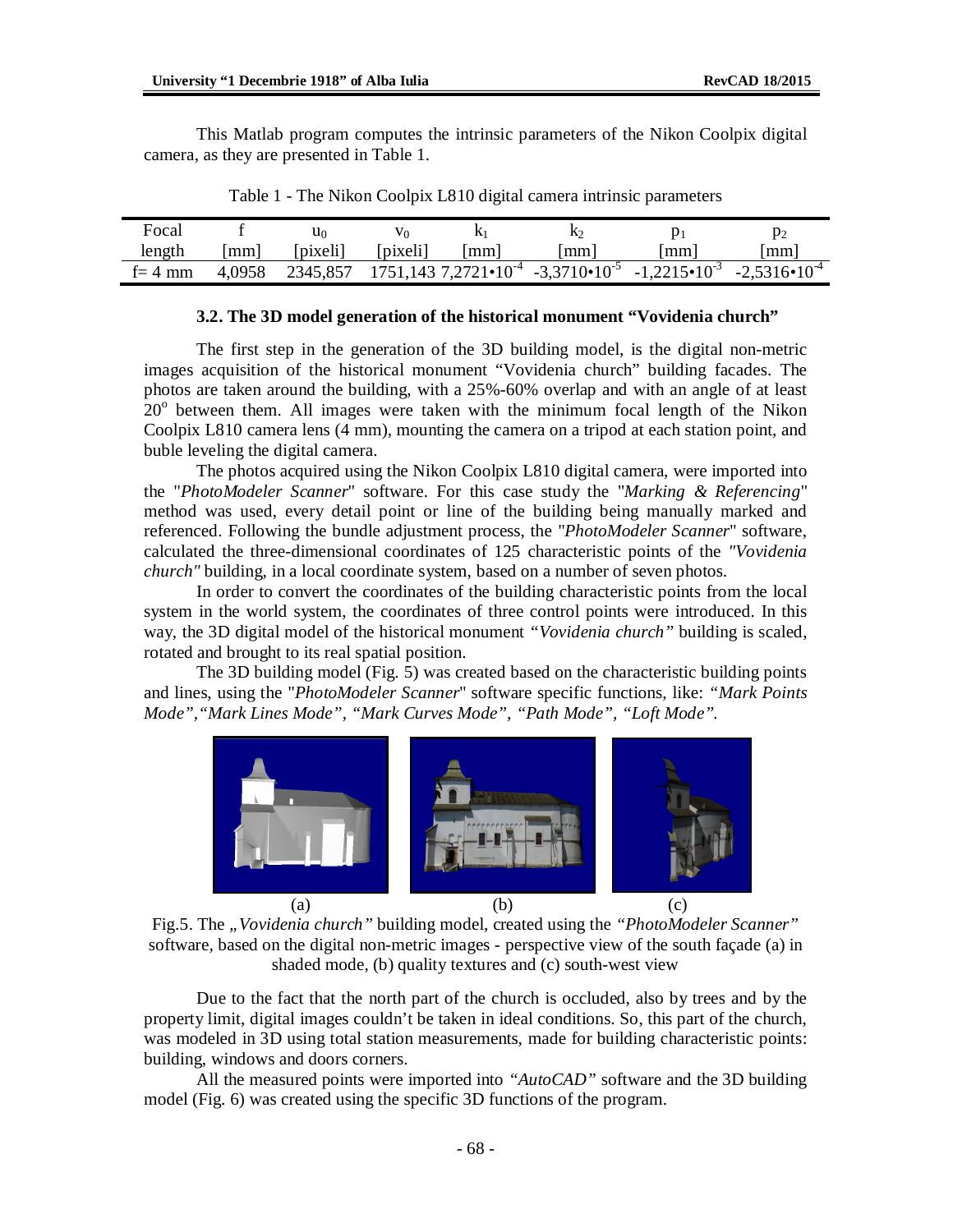

Fig.6. The "Vovidenia church" building model, created into "AutoCAD" software, perspective view of the north façade (a) in Wireframe mode, (b) in realistic mode

Finally, the two results were fused into AutoCAD software and the 3D digital model of the historical monument "Vovidenia church" from Iaşi City was created (Fig.7).



Fig. 7. The " Vovidenia church" building model, created using the "PhotoModeler Scanner" software, based on the digital non-metric images and into AutoCAD software, based on total station measurements, made for building characteristic points

# **3.3. Quality assessment of the 3D building model**

The 3D building model, was evaluated by comparing the coordinates of 20 building characteristic points, like: building corners, windows and doors corners, as resulted from the total station measurements and by digital images processing, as shown in Table 2.

| No.   | <b>Total Station TCR 407</b> |            |        | <b>PhotoModeler - 3D target</b> | <b>Differences</b> |        |               | Total         |               |       |
|-------|------------------------------|------------|--------|---------------------------------|--------------------|--------|---------------|---------------|---------------|-------|
| Point | X(m)                         | Y(m)       | Z(m)   | X(m)                            | Y(m)               | Z(m)   | $\Delta X(m)$ | $\Delta Y(m)$ | $\Delta Z(m)$ | error |
| 201   | 632760.598                   | 696257.157 | 76.660 | 632760.656                      | 696257.879         | 76.685 | 0.058         | 0.422         | 0.025         | 0.225 |
| 202   | 632761.063                   | 696257.095 | 76.660 | 632761.134                      | 696257.154         | 76.685 | 0.071         | 0.059         | 0.025         | 0.096 |
| 203   | 632761.075                   | 696257.072 | 77.340 | 632761.124                      | 696257.178         | 77.365 | 0.049         | 0.106         | 0.025         | 0.119 |
| 204   | 632760.617                   | 696257.135 | 77.320 | 632760.659                      | 696257.321         | 77.348 | 0.042         | 0.186         | 0.028         | 0.193 |
| 205   | 632762.586                   | 696256.898 | 76.710 | 632762.642                      | 696256.935         | 76.738 | 0.056         | 0.037         | 0.028         | 0.073 |
| 206   | 632763.056                   | 696256.820 | 76.710 | 632763.100                      | 696256.872         | 76.738 | 0.044         | 0.052         | 0.028         | 0.074 |
| 207   | 632763.095                   | 696256.830 | 77.380 | 632763.138                      | 696256.855         | 77.412 | 0.043         | 0.025         | 0.032         | 0.059 |
| 208   | 632762.598                   | 696256.888 | 77.400 | 632762.630                      | 696256.929         | 77.452 | 0.032         | 0.041         | 0.052         | 0.074 |
| 209   | 632761.309                   | 696257.007 | 84.330 | 632761.530                      | 696257.453         | 84.376 | 0.221         | 0.446         | 0.046         | 0.470 |
| 210   | 632762.810                   | 696256.826 | 84.350 | 632762.880                      | 696256.873         | 84.373 | 0.070         | 0.047         | 0.023         | 0.087 |
| 211   | 632762.920                   | 696256.632 | 85.950 | 632762.879                      | 696256.493         | 85.982 | $-0.041$      | $-0.139$      | 0.032         | 0.148 |
| 212   | 632762.824                   | 696256.826 | 85.950 | 632762.898                      | 696256.855         | 85.985 | 0.074         | 0.029         | 0.035         | 0.087 |
| 213   | 632761.276                   | 696257.001 | 85.960 | 632761.305                      | 696257.092         | 85.996 | 0.029         | 0.091         | 0.036         | 0.102 |
| 214   | 632759.206                   | 696275.351 | 77.510 | 632759.271                      | 696275.309         | 77.552 | 0.065         | $-0.042$      | 0.042         | 0.088 |
| 215   | 632759.032                   | 696274.385 | 77.500 | 632759.079                      | 696274.532         | 77.552 | 0.047         | 0.147         | 0.052         | 0.163 |
| 216   | 632759.025                   | 696274.398 | 79.360 | 632759.095                      | 696274.475         | 79.382 | 0.070         | 0.077         | 0.022         | 0.106 |
| 217   | 632759.198                   | 696275.421 | 79.350 | 632759.235                      | 696275.472         | 79.378 | 0.037         | 0.051         | 0.028         | 0.069 |
| 218   | 632768.161                   | 696264.728 | 79.330 | 632768.195                      | 696264.780         | 79.372 | 0.034         | 0.052         | 0.042         | 0.075 |
| 219   | 632768.162                   | 696264.723 | 77.490 | 632768.248                      | 696264.789         | 77.473 | 0.086         | 0.066         | $-0.017$      | 0.110 |
| 220   | 632768.359                   | 696265.728 | 77.500 | 632768.393                      | 696265.795         | 77.562 | 0.034         | 0.067         | 0.062         | 0.097 |
|       |                              |            |        |                                 |                    |        | 0.056         | 0.106         | 0.032         | 0.152 |

Table 2 – The differences between the rectangular Stereographic 1970 coordinates of points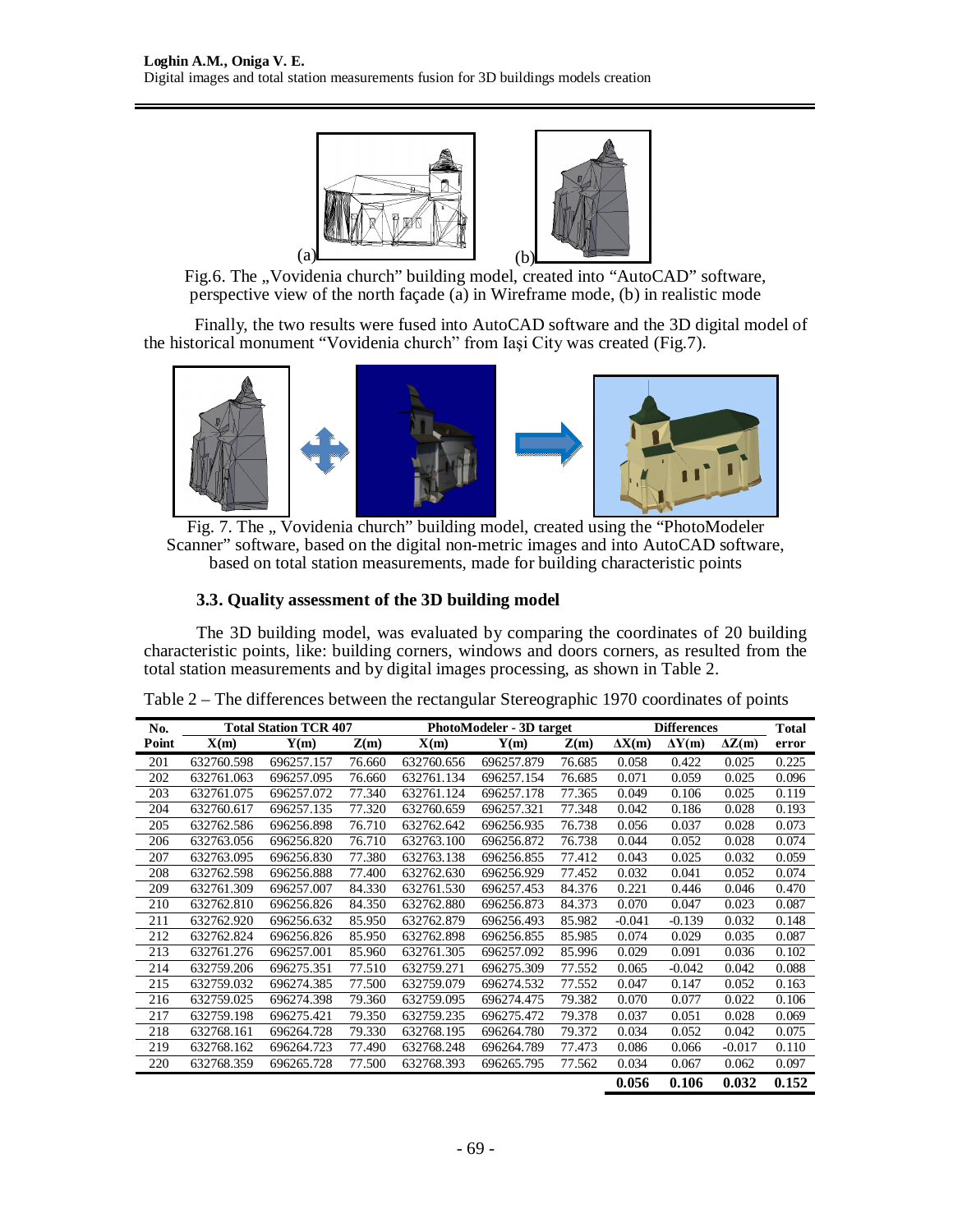In Table 2 are shown the rectangular coordinates  $(X, Y, Z)$  of 20 detail points of the building, the real coordinates, computed and rigorously determined after the measurements made with the total station Leica TCR 407, and those obtained by interogation of the 3D model created into "PhotoModeler Scanner" software. The differences between them are calculated, using as a reference base the coordinates obtained based on total station measurements.

The results show differences of 22 cm on the X coordinate, 42 cm on the Y one, and respectively, 6 cm on Z axis.

The Root Mean Square Error was computed, using the following formula:

 $RSMS = \sqrt{(X_r - X_i)^2 + (Y_r - Y_i)^2 + (Z_r - Z_i)^2}$ 

where:  $X_r$ ,  $Y_r$ ,  $Z_r$  – the coordinates obtained with the total station Leica TCR 407

Xi, Yi, Zi – the coordinates obtained with digital fotogrammetric technology

It can be noticed that the greatest total error obtained is of 47 cm and finally, after the results analysis, the *Cumulative Root Mean Square Error* the Root Mean Square Error of the model is of 15 cm.

The overall residual of the project was of 1.756 pixels, less then the value of 5 pixels, recommended by the *"FotoModeler Scanner"* software.

The errors distribution histogram of the measured detail points image coordinates was realized (Fig. 8) and also the error repartition of the building detail points image coordinates (Fig. 9).





*Fig. 8. The errors distribution histogram of the measured detail points in image coordinate system*

*Fig. 9. The error repartition of the building detail points image coordinates*

In the case of the distribution of medium angles between the projection rays used to calculate the detail points image coordinates, in Fig. 10 it is shown a chart based on the angle values grouped in intervals of 20°. The angles between the projection rays ranges between  $6^{\circ}16'35''$  and  $89^{\circ}23'51''$ , with an average of  $52^{\circ}69'93''$ .



Fig. 10. The repartition of the angles between the projection rays used in points coordinates computation, based on digital images